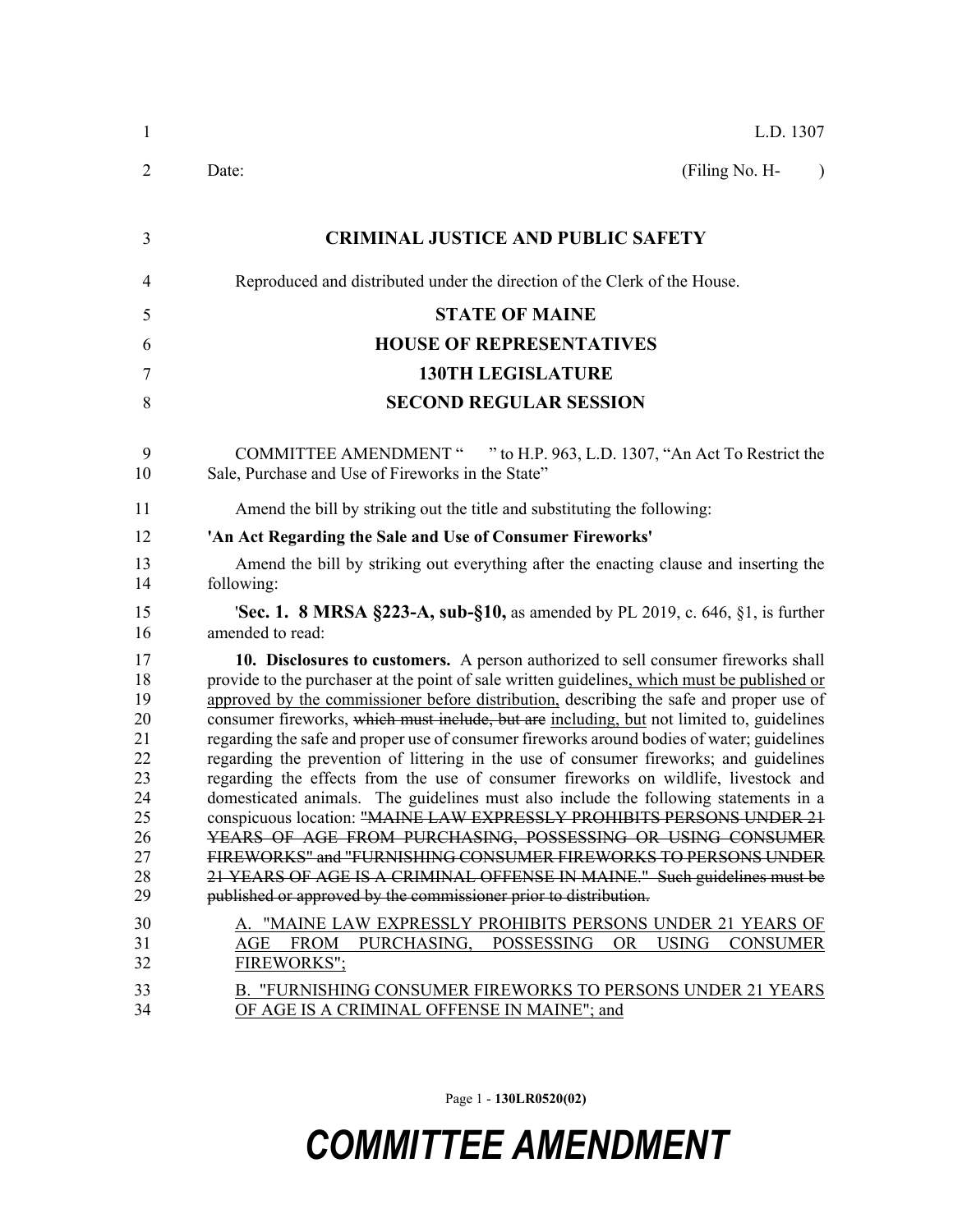| 1              | C. "LOCAL ORDINANCES MAY PROHIBIT OR RESTRICT THE USE OF                                      |
|----------------|-----------------------------------------------------------------------------------------------|
| $\overline{2}$ | CONSUMER FIREWORKS WITHIN A MUNICIPALITY. INFORMATION                                         |
| 3              | REGARDING LOCAL PROHIBITIONS OR RESTRICTIONS IS AVAILABLE                                     |
| $\overline{4}$ | THROUGH THE OFFICE OF THE MAINE STATE FIRE MARSHAL."                                          |
| 5              | Sec. 2. 17 MRSA §2263, sub-§2, as amended by PL 2021, c. 374, §1, is further                  |
| 6              | amended to read:                                                                              |
| 7              | <b>2.</b> Litter. "Litter" means all waste materials including, but not limited to, bottles,  |
| 8              | glass, crockery, cans, scrap metal, junk, paper, garbage, rubbish, offal, except waste parts  |
| 9              | or remains resulting from the normal field dressing of lawfully harvested wild game or the    |
| 10             | lawful use of waste parts or remains of wild game as bait, feathers, except feathers from     |
| 11             | live birds while being transported, abandoned ice-fishing shacks, old automobiles or parts    |
| 12             | of automobiles or similar refuse, or disposable packages or containers thrown or deposited    |
| 13             | as prohibited in this chapter, but not including the wastes of the primary processes of       |
| 14             | mining, logging, sawmilling, farming or manufacturing. "Litter" includes waste materials      |
| 15             | resulting from or associated with the use of tobacco products, including, but not limited to, |
| 16             | cigarette butts, and all waste materials resulting from the outdoor release or abandonment    |
| 17             | of a balloon and all waste materials resulting from the use of consumer fireworks.            |
| 18             | For the purposes of this subsection, "tobacco product" has the same meaning as in Title 22,   |
| 19             | section 1551, subsection 3 and "consumer fireworks" has the same meaning as in Title 8,       |
| 20             | section 221-A, subsection 1-A.                                                                |
| 21             | Sec. 3. 17-A MRSA §501-A, sub-§1, ¶A, as enacted by PL 2007, c. 144, §3, is                   |
| 22             | amended by amending subparagraph (1) to read:                                                 |
| 23             | (1) Making loud and unreasonable noises noise, including, but not limited to, loud            |
| 24             | and unreasonable noise resulting from the use of consumer fireworks;                          |
| 25             | Sec. 4. 17-A MRSA §501-A, sub-§1, ¶C, as enacted by PL 2007, c. 144, §3, is                   |
| 26             | amended to read:                                                                              |
| 27             | C. In a private place, the person makes loud and unreasonable noise, including, but not       |
| 28             | limited to, loud and unreasonable noise resulting from the use of consumer fireworks,         |
| 29             | that can be heard by another person, who may be a law enforcement officer, as                 |
| 30             | unreasonable noise in a public place or in another private place, after having been           |
| 31             | ordered by a law enforcement officer to cease the noise; or                                   |
| 32             | Sec. 5. 17-A MRSA §501-A, sub-§2, ¶C is enacted to read:                                      |
| 33             | C. "Consumer fireworks" has the same meaning as in Title 8, section 221-A,                    |
| 34             | subsection 1-A.'                                                                              |
| 35             | Amend the bill by relettering or renumbering any nonconsecutive Part letter or section        |
| 36             | number to read consecutively.                                                                 |
| 37             | <b>SUMMARY</b>                                                                                |
| 38             | This amendment replaces the bill. It requires sellers of consumer fireworks to provide        |
| 39             | to customers a statement that local ordinances may prohibit or restrict the use of consumer   |
| 40             | fireworks within a municipality and that information on such prohibitions or restrictions is  |

41 available through the Office of the State Fire Marshal. It amends litter control law to 42 provide that litter includes all waste materials resulting from the use of consumer fireworks. 41 42

Page 2 - **130LR0520(02)**

## *COMMITTEE AMENDMENT*